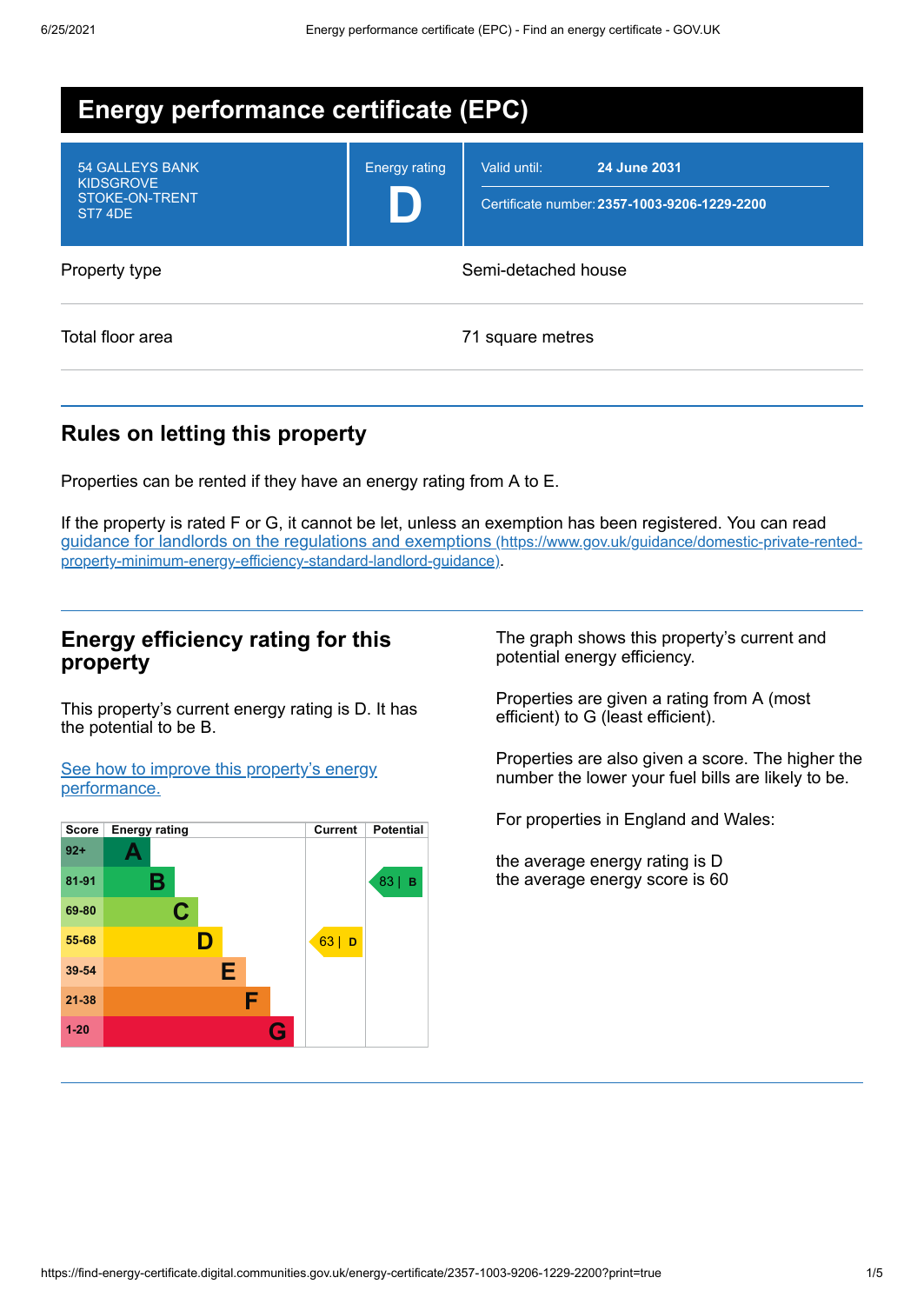# **Breakdown of property's energy performance**

This section shows the energy performance for features of this property. The assessment does not consider the condition of a feature and how well it is working.

Each feature is assessed as one of the following:

- very good (most efficient)
- good
- average
- poor
- very poor (least efficient)

When the description says "assumed", it means that the feature could not be inspected and an assumption has been made based on the property's age and type.

| <b>Feature</b>       | <b>Description</b>                       | Rating    |
|----------------------|------------------------------------------|-----------|
| Wall                 | Cavity wall, filled cavity               | Average   |
| Roof                 | Pitched, 150 mm loft insulation          | Good      |
| Window               | Fully double glazed                      | Average   |
| Main heating         | Boiler and radiators, mains gas          | Good      |
| Main heating control | Programmer and room thermostat           | Average   |
| Hot water            | From main system, no cylinder thermostat | Average   |
| Lighting             | Low energy lighting in all fixed outlets | Very good |
| Floor                | Solid, no insulation (assumed)           | N/A       |
| Secondary heating    | Room heaters, electric                   | N/A       |

### **Primary energy use**

The primary energy use for this property per year is 276 kilowatt hours per square metre (kWh/m2).

| <b>Environmental impact of this</b><br>property                                                                                                                                                        |                   | This property's potential<br>production                                                                                                                                                  | 1.6 tonnes of CO2 |
|--------------------------------------------------------------------------------------------------------------------------------------------------------------------------------------------------------|-------------------|------------------------------------------------------------------------------------------------------------------------------------------------------------------------------------------|-------------------|
| One of the biggest contributors to climate<br>change is carbon dioxide (CO2). The energy<br>used for heating, lighting and power in our<br>homes produces over a quarter of the UK's CO2<br>emissions. |                   | By making the recommended changes, you<br>could reduce this property's CO2 emissions by<br>1.8 tonnes per year. This will help to protect the<br>environment.                            |                   |
| An average household<br>produces                                                                                                                                                                       | 6 tonnes of CO2   | Environmental impact ratings are based on<br>assumptions about average occupancy and<br>energy use. They may not reflect how energy is<br>consumed by the people living at the property. |                   |
| This property produces                                                                                                                                                                                 | 3.4 tonnes of CO2 |                                                                                                                                                                                          |                   |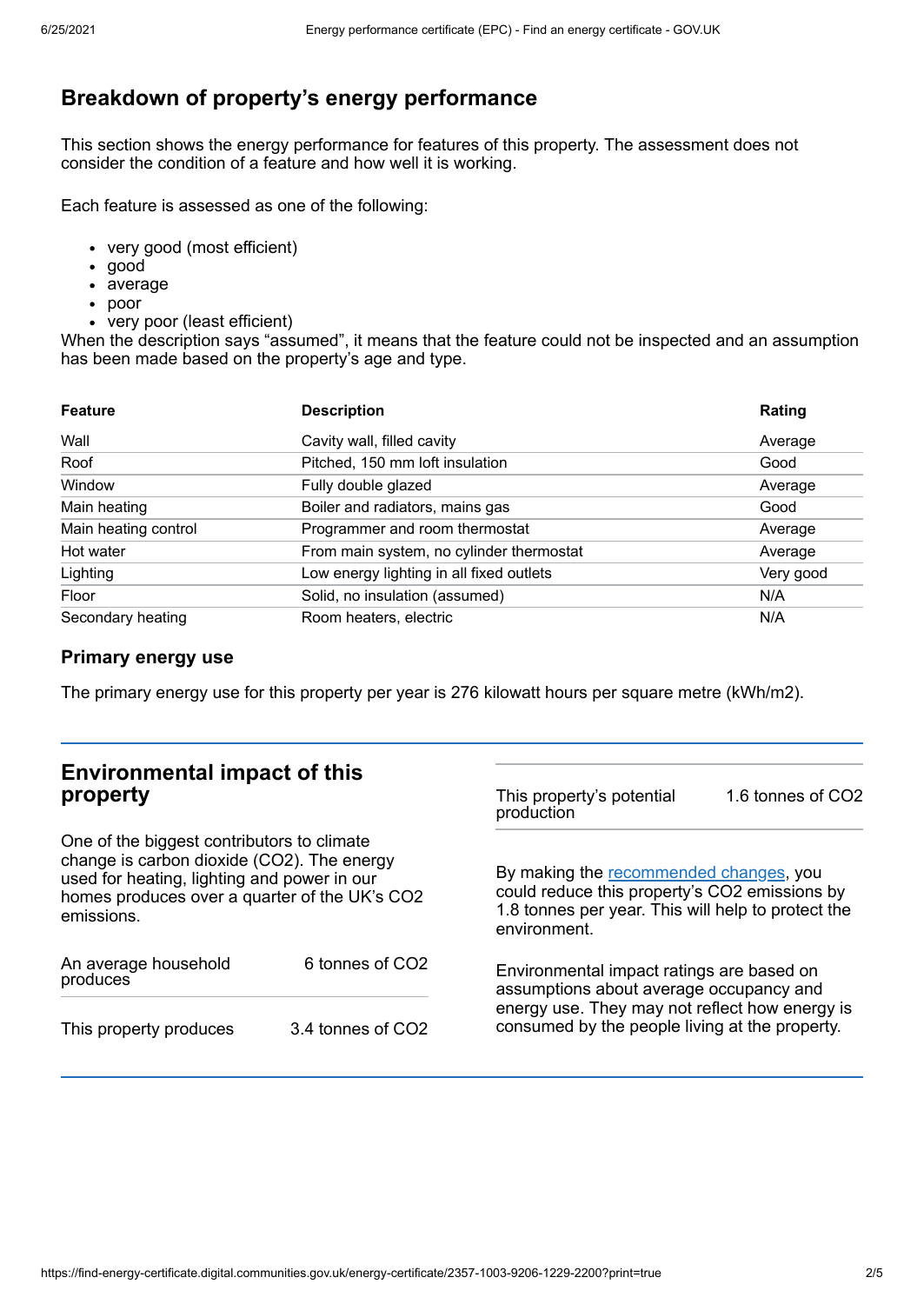# <span id="page-2-0"></span>**How to improve this property's energy performance**

Making any of the recommended changes will improve this property's energy efficiency.

If you make all of the recommended changes, this will improve the property's energy rating and score from D (63) to B (83).

| <b>Recommendation</b>                     | <b>Typical installation cost</b> | <b>Typical yearly saving</b> |
|-------------------------------------------|----------------------------------|------------------------------|
| 1. Floor insulation (solid floor)         | £4,000 - £6,000                  | £53                          |
| 2. Increase hot water cylinder insulation | $£15 - £30$                      | £21                          |
| 3. Hot water cylinder thermostat          | £200 - £400                      | £37                          |
| 4. Heating controls (TRVs)                | £350 - £450                      | £25                          |
| 5. Solar water heating                    | £4,000 - £6,000                  | £38                          |
| 6. Solar photovoltaic panels              | £3,500 - £5,500                  | £331                         |

## **Paying for energy improvements**

Find energy grants and ways to save energy in your home. [\(https://www.gov.uk/improve-energy-efficiency\)](https://www.gov.uk/improve-energy-efficiency)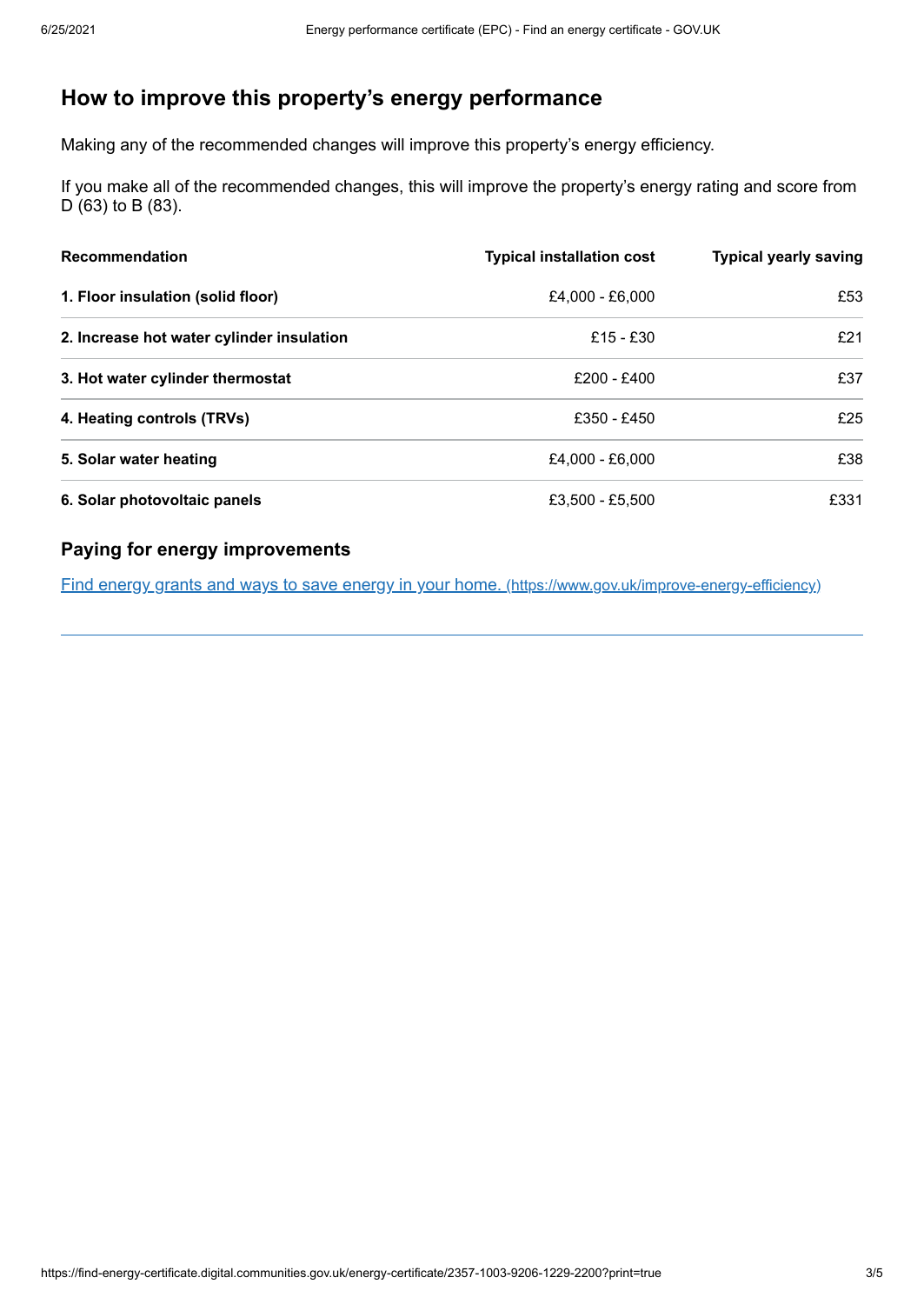#### **Estimated energy use and potential savings** Estimated yearly energy cost for this property £826 Potential saving **E174** The estimated cost shows how much the average household would spend in this property for heating, lighting and hot water. It is not based on how energy is used by the people living at the property. The estimated saving is based on making all of the [recommendations](#page-2-0) in how to improve this property's energy performance. For advice on how to reduce your energy bills visit Simple Energy Advice [\(https://www.simpleenergyadvice.org.uk/\)](https://www.simpleenergyadvice.org.uk/). Heating a property usually makes up the majority of energy costs. **Estimated energy used to heat this property** Space heating 7616 kWh per year Water heating 3911 kWh per year Potential energy savings by installing insulation **Type of insulation Amount of energy saved Loft insulation** 244 kWh per year You might be able to receive Renewable Heat Incentive payments [\(https://www.gov.uk/domestic](https://www.gov.uk/domestic-renewable-heat-incentive)renewable-heat-incentive). This will help to reduce carbon emissions by replacing your existing heating system with one that generates renewable heat. The estimated energy required for space and water heating will form the basis

of the payments.

### **Heating use in this property**